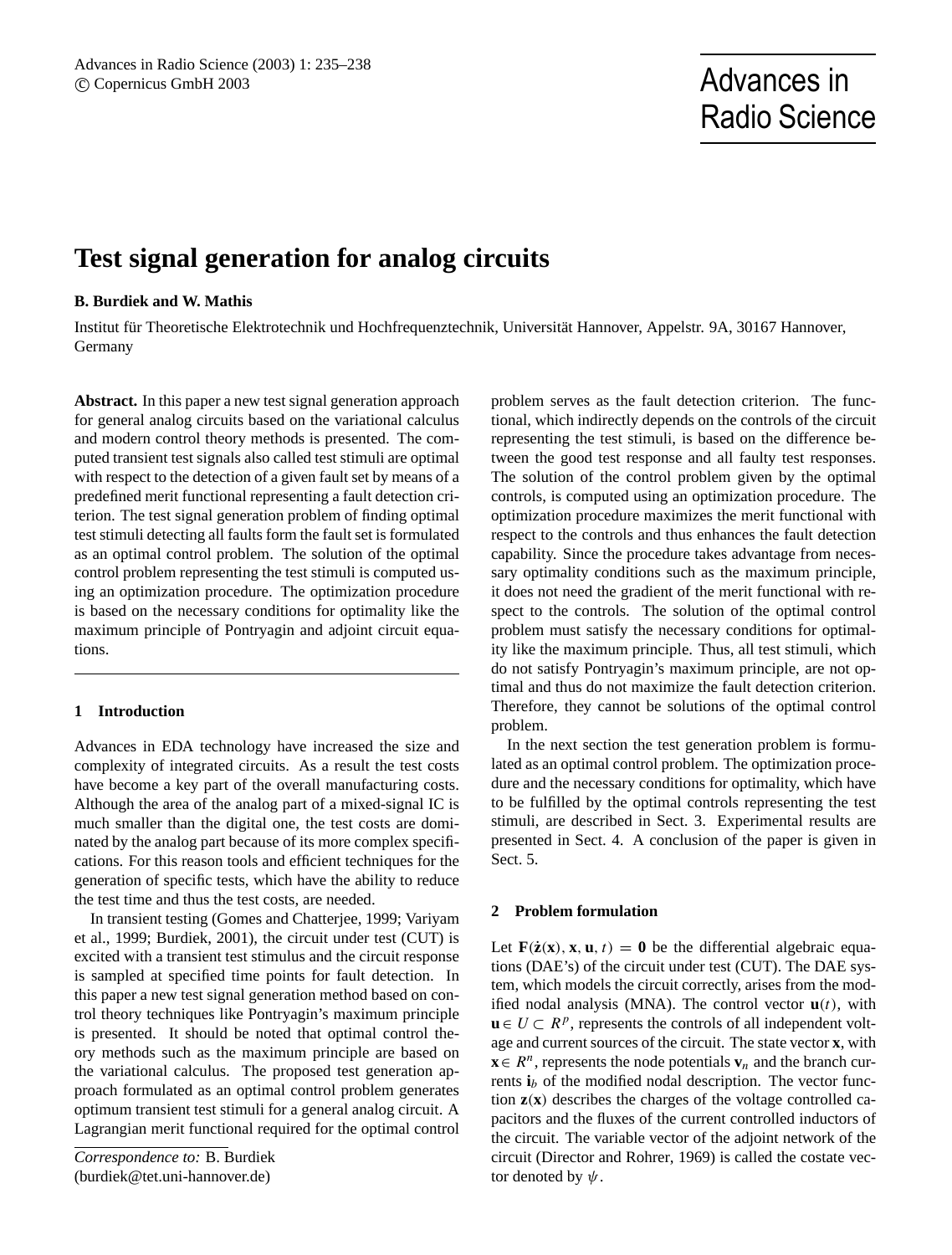$$
\mathbf{x} = \begin{bmatrix} \mathbf{v}_n \\ \mathbf{i}_b \end{bmatrix} \mathbf{u} = \begin{bmatrix} \mathbf{J} \\ \mathbf{E} \end{bmatrix} \psi = \begin{bmatrix} \hat{\mathbf{v}}_n \\ \hat{\mathbf{i}}_b \end{bmatrix} \mathbf{z} = \begin{bmatrix} \mathbf{q} \\ \phi \end{bmatrix}
$$
 (1)

The given fault list of the CUT containing k parametric and catastrophic faults is termed by the fault set  $S_f$  =  ${f_1, \dots, f_k}$ . Throughout the paper good device is denoted with index g and the faulty devices with index f. Vectors and terms referring to the good and all faulty circuits are denoted with index a. All types of vectors used in this paper are shown in Eq.  $(1)$ .

$$
J_a(\mathbf{x}_a) = -\bar{J}_a(\mathbf{x}_a) \stackrel{!}{=} \text{min}
$$
 (2)

$$
\bar{J}_a(\mathbf{x}_a(t)) = \int_{t_0}^{t_f} \bar{f}_a\left(\mathbf{x}_g, \mathbf{x}_{f_1}, \cdots, \mathbf{x}_{f_k}\right) dt \tag{3}
$$

$$
m_j \le u_j(t) \le M_j
$$
,  $j = 1, ..., p$ ,  $t \in [t_0, t_f]$  (4)

$$
\mathbf{F}_a(\dot{\mathbf{z}}_a, \mathbf{x}_a, \mathbf{u}, t) = \begin{bmatrix} \mathbf{F}_g(\dot{\mathbf{z}}_g, \mathbf{x}_g, \mathbf{u}, t) \\ \vdots \\ \mathbf{F}_{f_k}(\dot{\mathbf{z}}_{f_k}, \mathbf{x}_{f_k}, \mathbf{u}, t) \end{bmatrix} = \mathbf{0}
$$
(5)

In Eqs.  $(2)$ –(5) the test generation problem is formulated as an optimal control problem. Without loss of generality we can describe the fault detection criterion  $\bar{J}_a(\mathbf{x}_a(t))$  of the test generation problem by a Lagrangian merit functional. This is possible, since other types of functionals representing a fault detection criterion can be transformed into a Lagrangian functional. The argument of the merit functional is the state vector  $\mathbf{x}_a$  containing the state vectors of the good and all faulty circuits  $\mathbf{x}_a^t = (\mathbf{x}_g, \dots, \mathbf{x}_{f_k})^t$ . The functional  $\bar{J}_a(\mathbf{x}_a(t))$ , which only depends on the circuits states  $\mathbf{x}_a$ , is is based on the difference between the good test response and all faulty test responses. The functional  $\bar{J}_a$  cannot depend on the controls **u**, since only test response measurements can be used for fault detection. The optimal control problem defined in Eqs. (2)–(5) is to find a control vector  $\mathbf{u}^*(t)$  form the set of admissible controls Eq. (4) which causes the DAE system Eq. (5) to follow an admissible trajectory  $\mathbf{x}_a^*(t)$  that minimizes the merit functional  $J_a(\mathbf{x}_a^*(t))$  in Eq. (2) and thus maximizes the fault detection criterion. Thus the solution of our problem is given by the optimal control vector  $\mathbf{u}_a^*(t)$  and the optimal state vector  $\mathbf{x}_a^*(t)$ .

For a fixed  $\mathbf{u}(t)$  the computation of the solution of the DAE system in Eq. (5) and the computation of the merit functional  $J_a(\mathbf{x}_a(t))$  is performed by a fault simulation, simulating each fault of the fault set  $S_f$  sequentially. This can be done, since the DAE systems of the good and all faulty circuits are not coupled with each other.

### **3 Optimization procedure**

In this section we describe the optimization procedure, which is used to solve the general test signal generation problem



**Fig. 1.** Biquad filter (resonance frequency  $f_r = 10$  kHz).

defined in Sect. 2–5. We first formulate the necessary conditions for the optimal controls **u** required for the optimization process. To minimize the merit functional  $J_a(\mathbf{x}_a)$  from Eq. (2) under the constrains given by Eq. (4) and Eq. (5), we form an augmented merit functional  $L_a$  including the constraints. Using the concept of Lagrange multipliers we include the DAE systems of the good and all faulty circuits into an augmented merit functional  $L_a(\mathbf{x}_a, \psi_a, \mathbf{u}, t)$  Eq. (6). The Hamiltonian function  $H_a$  resulting from  $L_a$  is given by Eq. (7).

$$
L_a = \int_{t_0}^{t_f} -H_a(\mathbf{x}_a, \psi_a, \mathbf{u}, t)dt = \min
$$
\n
$$
H_a(\mathbf{x}_a, \psi_a, \mathbf{u}, t) = \bar{f}_a(\mathbf{x}_g, \mathbf{x}_{f_1}, \dots, \mathbf{x}_{f_k}) +
$$
\n
$$
\psi_g^t \mathbf{F}_g(\dot{\mathbf{z}}_g, \mathbf{x}_g, \mathbf{u}, t) + \sum_{i=1}^k \psi_{f_i}^t \mathbf{F}_{f_i}(\dot{\mathbf{z}}_{f_i}, \mathbf{x}_{f_i}, \mathbf{u}, t)
$$
\n(7)

The costate vector  $\psi_a$  is composed of the costate vector  $\psi_{g}$  of the adjoint network of the good circuit and all costate vectors  $\psi_{f_i}$  of the faulty circuits. From the first variation of  $L_a$  we obtain the adjoint DAE system in Eq. (8) including the adjoint systems of the good and all faulty circuits.

$$
\begin{bmatrix} \mathbf{S}_{g} \\ \mathbf{S}_{f_k} \end{bmatrix}^{t} \begin{bmatrix} \dot{\psi}_g \\ \vdots \\ \dot{\psi}_{f_k} \end{bmatrix} - \begin{bmatrix} \mathbf{G}_{g} \\ \mathbf{O} \end{bmatrix} \cdot \mathbf{G}_{f_k} \begin{bmatrix} \psi_g \\ \vdots \\ \psi_{f_k} \end{bmatrix} = \begin{bmatrix} \frac{\partial \bar{f}_a}{\partial \mathbf{x}_g} \\ \vdots \\ \frac{\partial \bar{f}_a}{\partial \mathbf{x}_{f_k}} \end{bmatrix}
$$
(8)

The matrices  $S$  and  $G$  are abbreviations for time dependent Jacobian matrices and arise from the storage and resistive elements of the circuit.

$$
\mathbf{S}(t) = \left. \frac{\partial \mathbf{F}}{\partial \dot{\mathbf{z}}} \frac{\partial \mathbf{z}}{\partial \mathbf{x}} \right|_{\mathbf{x}(t)} \quad \mathbf{G}(t) = \left. \frac{\partial \mathbf{F}}{\partial \mathbf{x}} \right|_{\mathbf{x}(t)} \tag{9}
$$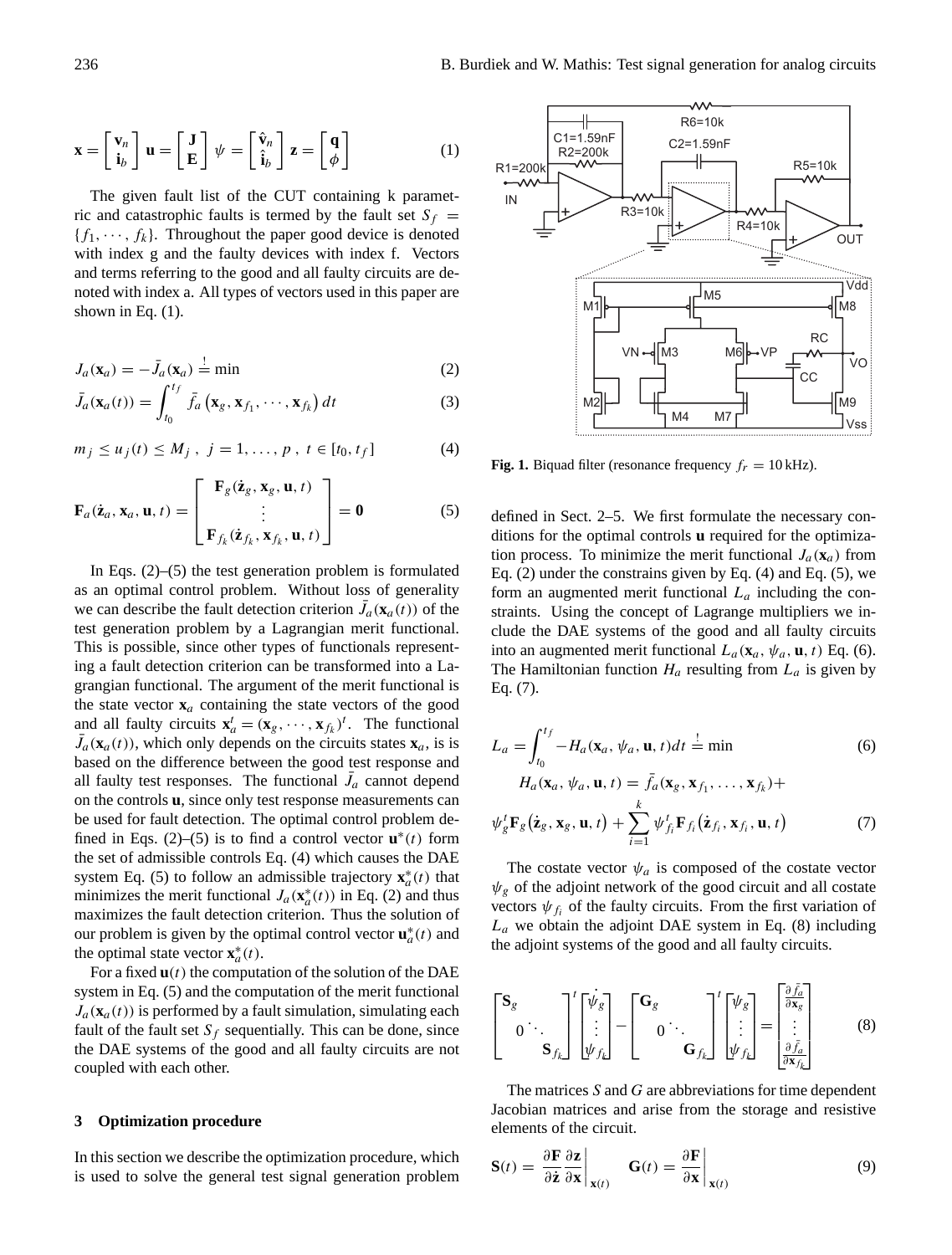

**Fig. 2. (a)** Test responses before optimization **(b)** Test responses after optimization **(c)** Test response  $V_{out}$  of the good device, optimal test stimulus  $V_{in}$  and its corresponding waveform  $\psi_{S_{in}}$  (d) Frequency response of the biquad filter.

The classical methods of the variational calculus cannot be applied to problems with a closed set  $U$  as control region. For problems with bounded controls **u** a method known as Pontryagin's maximum principle (Pontrjagin et al., 1964) is used. In situations with constraints on the control variables the necessary condition for optimal control Eq. (10) is replaced with Eq. (11), which states the maximum principle.

$$
\nabla_{\mathbf{u}} J_a = -\frac{\partial H_a}{\partial \mathbf{u}} = \mathbf{0}
$$
 (10)

$$
\max_{\mathbf{u}\in U} H_a(\mathbf{x}_\mathbf{a}(t), \psi_\mathbf{a}(t), \mathbf{u}(t), t) = H_a(\mathbf{x}_\mathbf{a}, \psi_\mathbf{a}, \hat{\mathbf{u}}, t)
$$
(11)

Suppose  $\hat{u}$  is an optimal control, which minimizes the merit functional of the control problem. Than Pontryagin's maximum principle Eq. (11) says, that  $\hat{u}$  and its corresponding pair  $(\mathbf{x}_a, \psi_a)$  maximizes the Hamiltonian  $H_a$  for all  $t \in [t_0, t_f]$  and for all admissible controls  $\mathbf{u} \in U$ . The maximum principle is a necessary condition for optimal control and is used as a calculation base for the optimal controls. In case of a free end point  $\mathbf{x}(t_f)$  given with the test generation problem the optimal solution of the control problem  $\mathbf{u}^*(t)$ ,  $\mathbf{x}_a^*(t)$  must satisfy the system of the circuit equations (5) and their initial values  $\mathbf{x}_a(t_0)$ , the adjoint equations (8) and their final values  $\psi_a(t_f) = \mathbf{0}$  and the maximum principle of Pontryagin. Since modified nodal equations are used for circuit description and these are linear in **u**, the application of the

maximum principle lead to the qualitative form of optimal test signals (Burdiek, 2002), given by Eq. (12). Only test signals of this form are possible candidates for optimal controls.

$$
u_j(t) = \begin{cases} M_j, & \mathbf{b}^t(\psi_g + \dots + \psi_{f_k}) \ge 0 \\ m_j, & \mathbf{b}^t(\psi_g + \dots + \psi_{f_k}) < 0 \end{cases}, \quad 1 \le j \le p \tag{12}
$$

Since the circuit equations (5) are coupled with the adjoint equations (8) an optimization procedure is needed for the calculation of the optimal controls. In the following the essential steps of the optimization procedure are explained. Starting with an initial control vector  $\mathbf{u}^0(t)$  the solution  $\mathbf{x}_a^0(t)$ of the DAE system in Eq. (5) is computed in the first step. The evaluation of the merit functional  $J_a^0$  is performed during the simulation of Eq. (5). Using the state vector  $\mathbf{x}_a^0(t)$  for the computation of the matrices  $S$  and  $G$  the solution vector  $\psi_a^0(t)$  of the adjoint DAE system Eq. (8) is calculated in the next step. In the last step Pontriyagin's maximum principle is applied using Eq. (12) to obtain the control vector  $\hat{\mathbf{u}}^0$ . The next iterate  $\mathbf{u}_a^1(t)$  is calculated with the aid of Eq. (13), whereby the stepsize  $\alpha_l$  is optimal with  $\alpha_l = 1$ . The optimization procedure terminates when the minimal sequence  $J_a^0 > J_a^1 > \dots$  aborts.

$$
\mathbf{u}^{l+1} = (1 - \alpha_l)\mathbf{u}^l + \hat{\mathbf{u}}^l \quad l = 0, 1... \tag{13}
$$